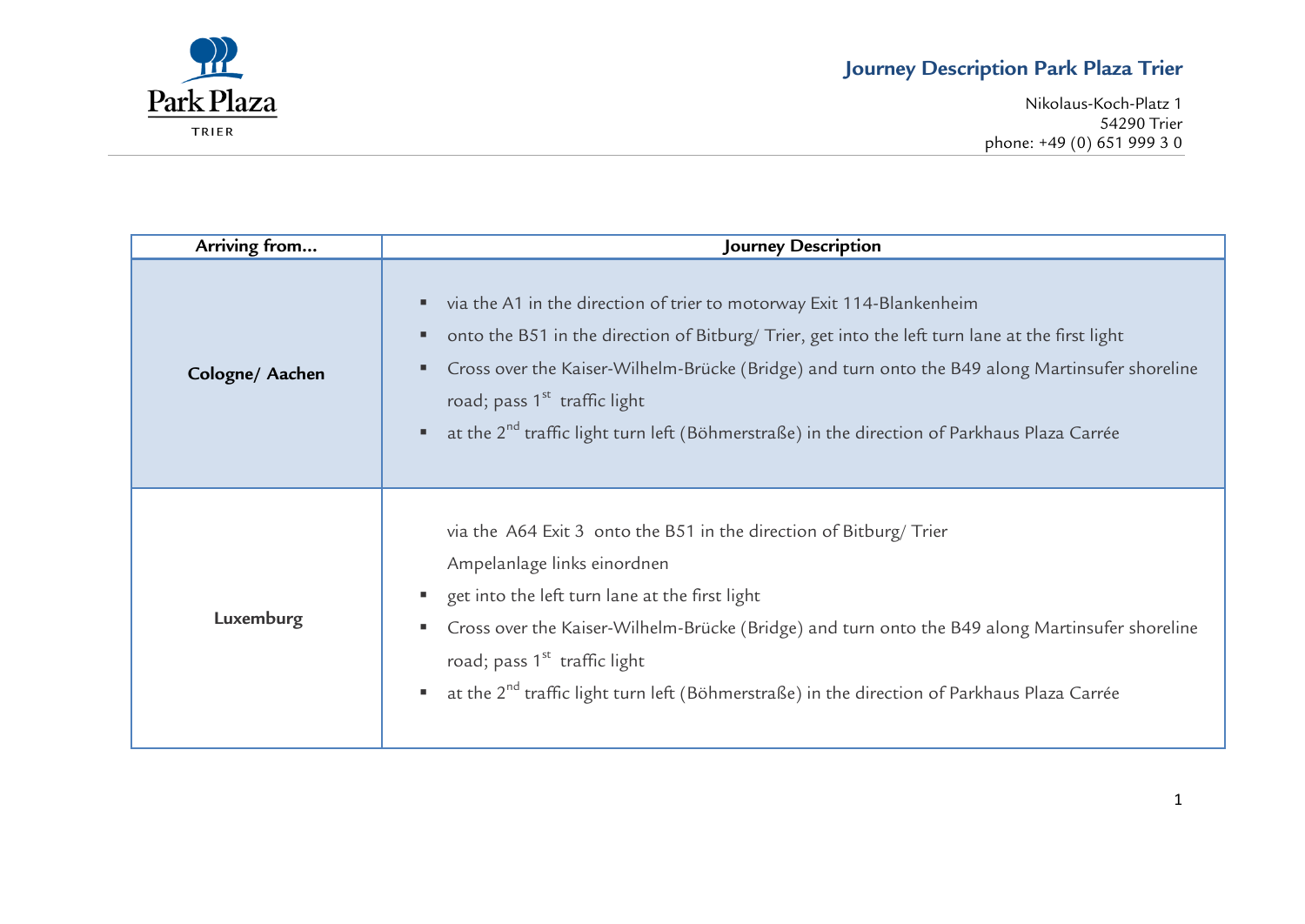

Nikolaus-Koch-Platz 1 54290 Trier phone: +49 (0) 651 999 3 0

| Koblenz     | onto the A48/A1 in the direction of Trier<br>Exit A1 at the Dreieck Moseltal junction onto the A602 in the direction of Luxembourg/ Trier<br>A602 gets B49 (Zurmaiener Straße)<br>follow the die Martinsufer shoreline road; pass 1 <sup>st</sup> traffic light<br>at the 2 <sup>nd</sup> traffic light turn left (Böhmerstraße) in the direction of Parkhaus Plaza Carrée     |
|-------------|--------------------------------------------------------------------------------------------------------------------------------------------------------------------------------------------------------------------------------------------------------------------------------------------------------------------------------------------------------------------------------|
| Saarbrücken | onto the A1 in the direction of Koblenz/Trier<br>Exit A1 at the Dreieck Moseltal junction onto the A602 in the direction of Luxembourg/ Trier<br>A602 gets B49 (Zurmaiener Straße)<br>follow the die Martinsufer shoreline road; pass 1 <sup>st</sup> traffic light<br>at the 2 <sup>nd</sup> traffic light turn left (Böhmerstraße) in the direction of Parkhaus Plaza Carrée |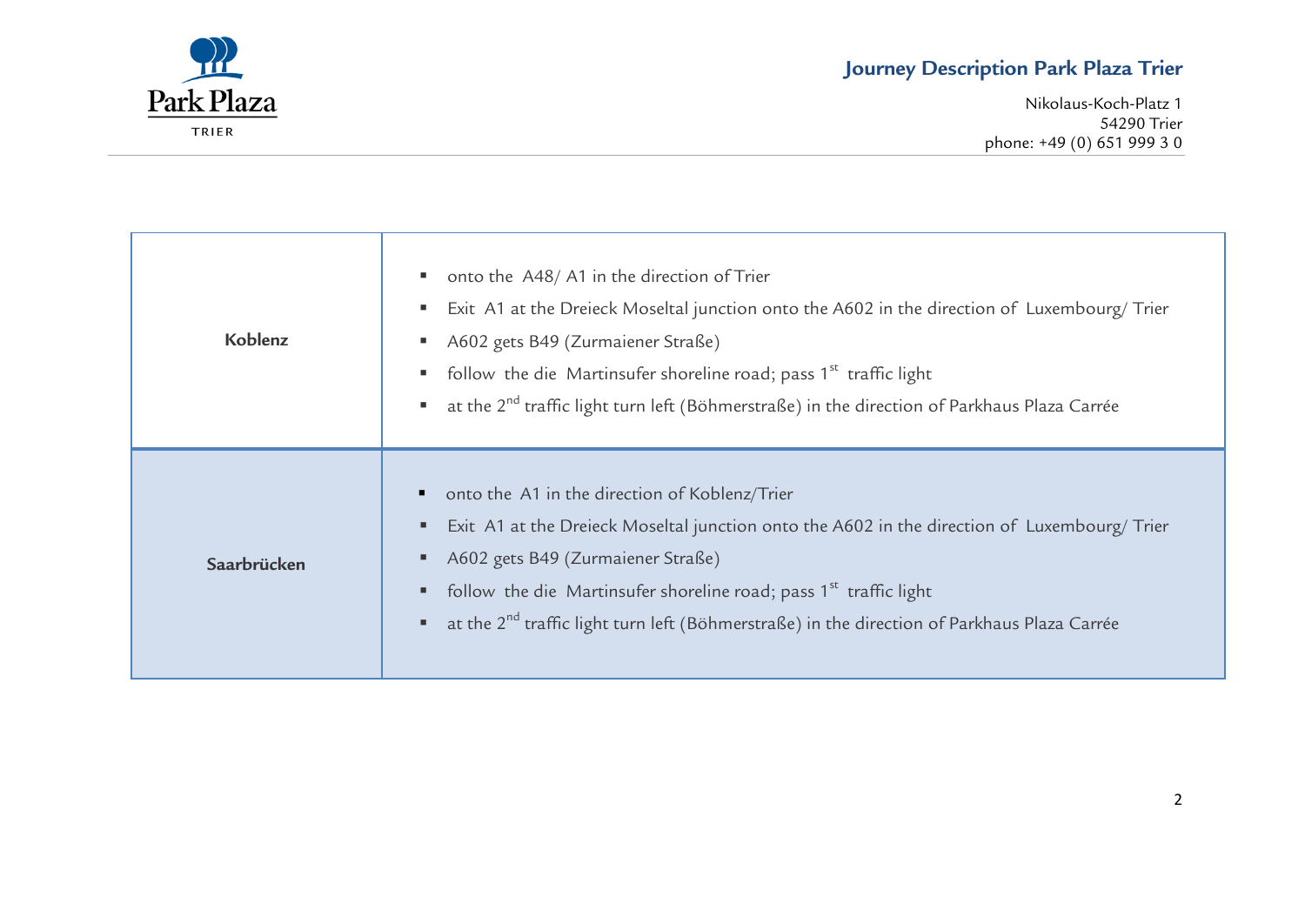

Nikolaus-Koch-Platz 1 54290 Trier phone: +49 (0) 651 999 3 0

| Mainz | onto the A61 in the direction of Trier<br>Exit Rheinböllen/Trier/Simmern/Barach(Rhein) onto the B50 Hunsrückhöhenstrasse in the<br>direction of Trier |
|-------|-------------------------------------------------------------------------------------------------------------------------------------------------------|
|       |                                                                                                                                                       |

| A602 gets B49 (Zurmaiener Straße)<br>For all directions from the<br>follow the die Martinsufer shoreline road; pass 1 <sup>st</sup> traffic light<br>Dreieck/Moseltal junction/in<br>at the 2 <sup>nd</sup> traffic light turn left (Böhmerstraße) in the direction of Parkhaus Plaza Carrée<br>the direction of Trier<br>The Parkhaus Plaza Carrée (APCOA Autoparking GmbH) is on right-hand side of the main entrance<br>for Hotel Park Plaza Trier $\rightarrow$ 214 parking spaces available |  |
|--------------------------------------------------------------------------------------------------------------------------------------------------------------------------------------------------------------------------------------------------------------------------------------------------------------------------------------------------------------------------------------------------------------------------------------------------------------------------------------------------|--|
|--------------------------------------------------------------------------------------------------------------------------------------------------------------------------------------------------------------------------------------------------------------------------------------------------------------------------------------------------------------------------------------------------------------------------------------------------------------------------------------------------|--|

We wish you a safe and pleasant journey!